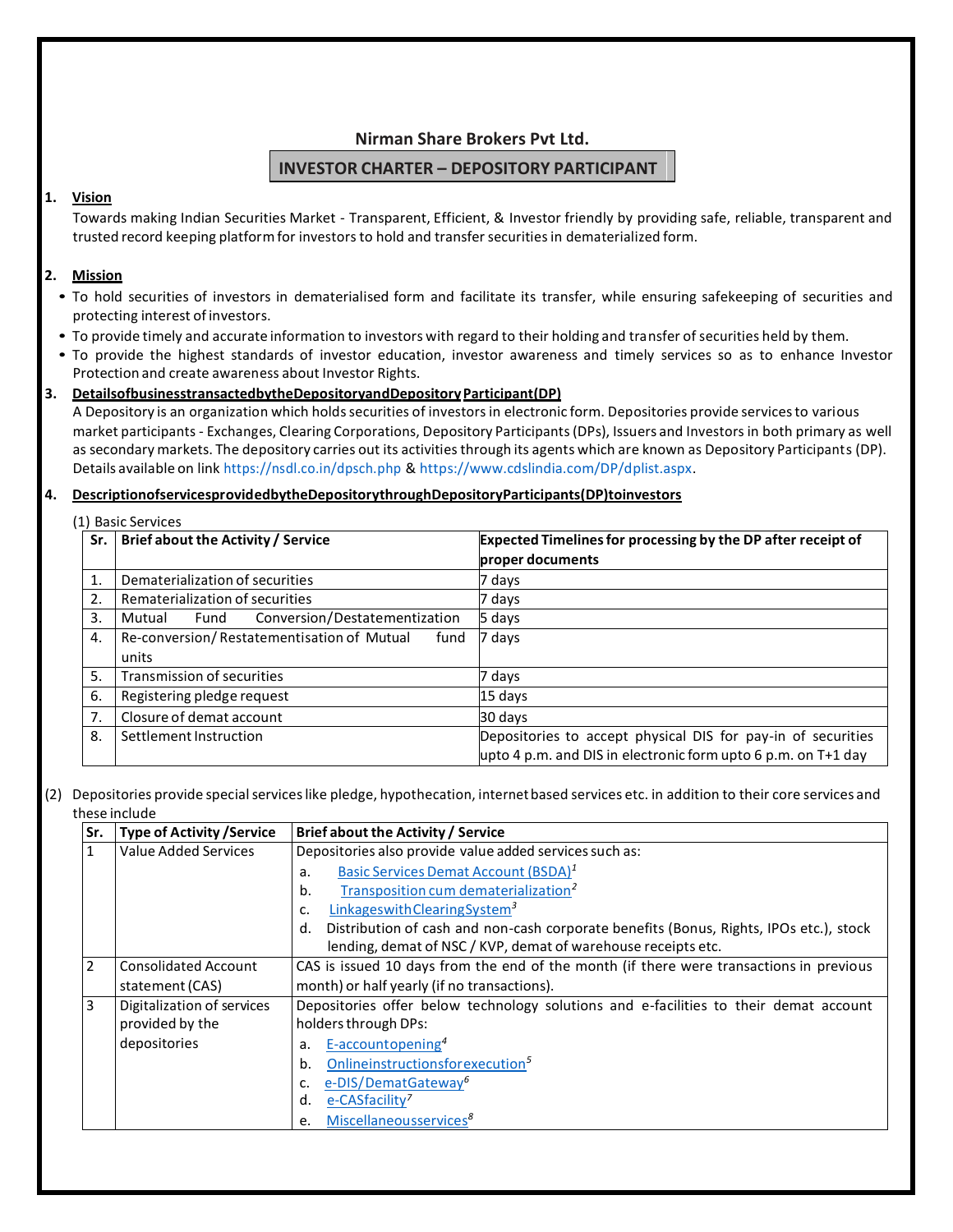|   | DetailsofGrievanceRedressalMechanism<br>5.         |                                                                                                                                                                                                                                                                                            |  |  |  |
|---|----------------------------------------------------|--------------------------------------------------------------------------------------------------------------------------------------------------------------------------------------------------------------------------------------------------------------------------------------------|--|--|--|
|   | The Process of investor grievance redressal<br>(1) |                                                                                                                                                                                                                                                                                            |  |  |  |
| 1 | Complaint/<br>Investor<br>Grievances               | Investor can lodge complaint/ grievance against the Depository/DP in the following<br>ways:                                                                                                                                                                                                |  |  |  |
|   |                                                    | Electronic mode -<br>a.<br>SCORES (a web based centralized grievance redressal system of SEBI)<br>(i)<br>https://www.scores.gov.in/scores/Welcome.html                                                                                                                                     |  |  |  |
|   |                                                    | Respective Depository's web portal dedicated for the filing of compliant<br>(ii)<br>https://www.epass.nsdl.com/complaints/websitecomplaints.aspx &<br>https://www.cdslindia.com/Footer/grievances.aspx                                                                                     |  |  |  |
|   |                                                    | (iii) Emails to designated email IDs of Depository [relations@nsdl.co.in] &<br>complaints@cdslindia.com                                                                                                                                                                                    |  |  |  |
|   |                                                    | Offline Mode<br>b.                                                                                                                                                                                                                                                                         |  |  |  |
|   |                                                    | The complaints/grievances lodged directly with the Depository shall be resolved within<br>30 days.                                                                                                                                                                                         |  |  |  |
| 2 | Redressal<br>Investor<br>Grievance                 | If no amicable resolution is arrived, then the Investor has the option to refer the                                                                                                                                                                                                        |  |  |  |
|   | <b>Committee of Depository</b>                     | complaint/ grievance to the Grievance Redressal Committee (GRC) of the Depository                                                                                                                                                                                                          |  |  |  |
|   |                                                    | Upon receipt of reference, the GRC will endeavor to resolve the complaint/ grievance<br>by hearing the parties, and examining the necessary information and documents.                                                                                                                     |  |  |  |
| 3 | Arbitration proceedings                            | The Investor may also avail the arbitration mechanism set out in the Byelaws and                                                                                                                                                                                                           |  |  |  |
|   |                                                    | Business Rules/Operating Instructions of the Depository in relation to any grievance, o<br>dispute relating to depository services. The arbitration reference shall be concluded by<br>way of issue of an arbitral award within 4 months from the date of appointment of<br>arbitrator(s). |  |  |  |

(2) For the Multi-level complaint resolution mechanism available at the Depositories*<sup>9</sup>*

## **6. Guidance pertaining to special circumstances related to market activities: Termination of the Depository Participant**

| Type of special circumstances |                                                                                 | Timelines for the Activity/Service                                                                                                                                                                                                                                                                                                                         |  |  |
|-------------------------------|---------------------------------------------------------------------------------|------------------------------------------------------------------------------------------------------------------------------------------------------------------------------------------------------------------------------------------------------------------------------------------------------------------------------------------------------------|--|--|
|                               | laws like suspension of trading member by the letter/email.<br>Stock Exchanges. | Depositories to terminate the participation in case Client will have a right to transfer all its securities to any<br>a participant no longer meets the eligibility criteria other Participant of its choice without any charges for the<br>and/or any other grounds as mentioned in the bye transfer within 30 days from the date of intimation by way of |  |  |
|                               | Participant surrenders the participation by its own<br>wish.                    |                                                                                                                                                                                                                                                                                                                                                            |  |  |

- *7.* **Do s an d Do n 'ts for Investors***<sup>10</sup>*
- *8.* **Rights of investors***<sup>11</sup>*
- *9.* **Responsibilities of Investors***<sup>12</sup>*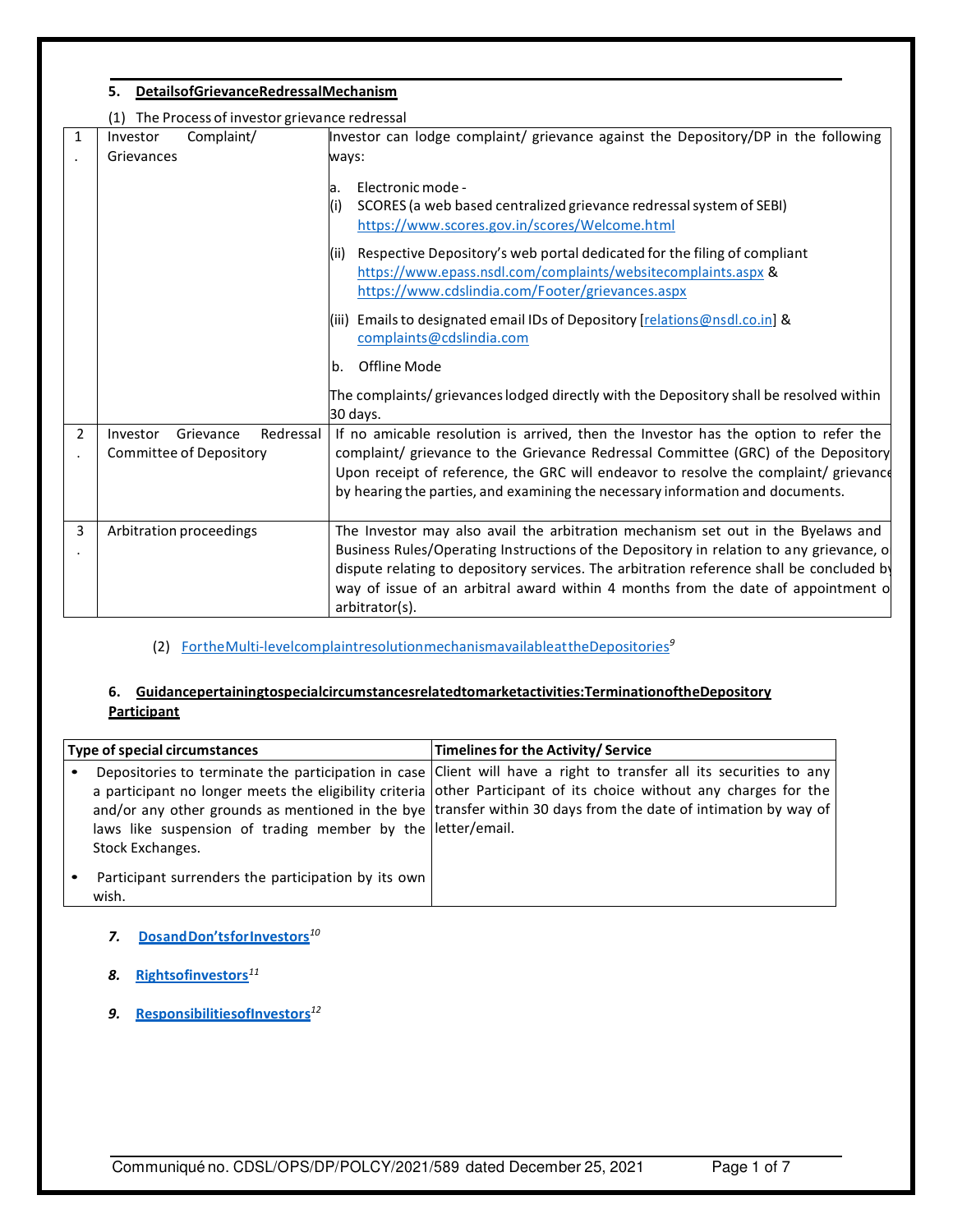## **Annexure B - INFORMATION CONTAINED IN LINKS TO THE INVESTOR CHARTER FOR DEPOSITORIES AND DPS**

This document contains the contents pertaining to the qualifier "[https://www.cdslindia.com/Investors/InvestorCharter.html]" in the Investor Charter main document. The same is to be made available by the Depositories on their websites and web-links to the same is to be provided for incorporation in the Investor Charter.

For reasons of convenience, the contents in main Charter and this document have been mapped with the same superscript.

#### **Para 4 (2) of Investor Charter**

#### Point 1: Value Added Services

- a. Basic Services Demat Account (BSDA)<sup>1</sup>: The facility of BSDA with limited services for eligible individuals was introduced with the objective of achieving wider financial inclusion and to encourage holding of demat accounts. No Annual Maintenance Charges (AMC) shall be levied, if the value of securities holding is upto Rs. 50,000. For value of holdings between Rs 50,001- 2,00,000, AMC not exceeding Rs 100 is chargeable. In case of debt securities, there are no AMC charges for holding value upto Rs 1,00,000 and a maximum of Rs 100 as AMC is chargeable for value of holdings between Rs 1,00,001 and Rs 2,00,000.
- b. Transposition cum dematerialization<sup>2</sup>: In case of transposition-cum-dematerialisation, client can get securities dematerialised in the same account if the names appearing on the certificates match with the names in which the account has been opened but are in a different order. The same may be done by submitting the security certificates along with the Transposition Form and Demat Request Form.
- c. Linkages with Clearing System<sup>3</sup> for actual delivery of securities to the clearing system from the selling brokers and delivery of securities from the clearing system to the buying broker.

#### Point 3: Digitization of services provided by the depositories

a. E-account opening<sup>4</sup>: Account opening through digital mode, popularly known as "On-line Account opening", wherein investor intending to open the demat account can visit DP website, fill in the required information, submit the required documents, conduct video IPV and demat account gets opened without visiting DPs office.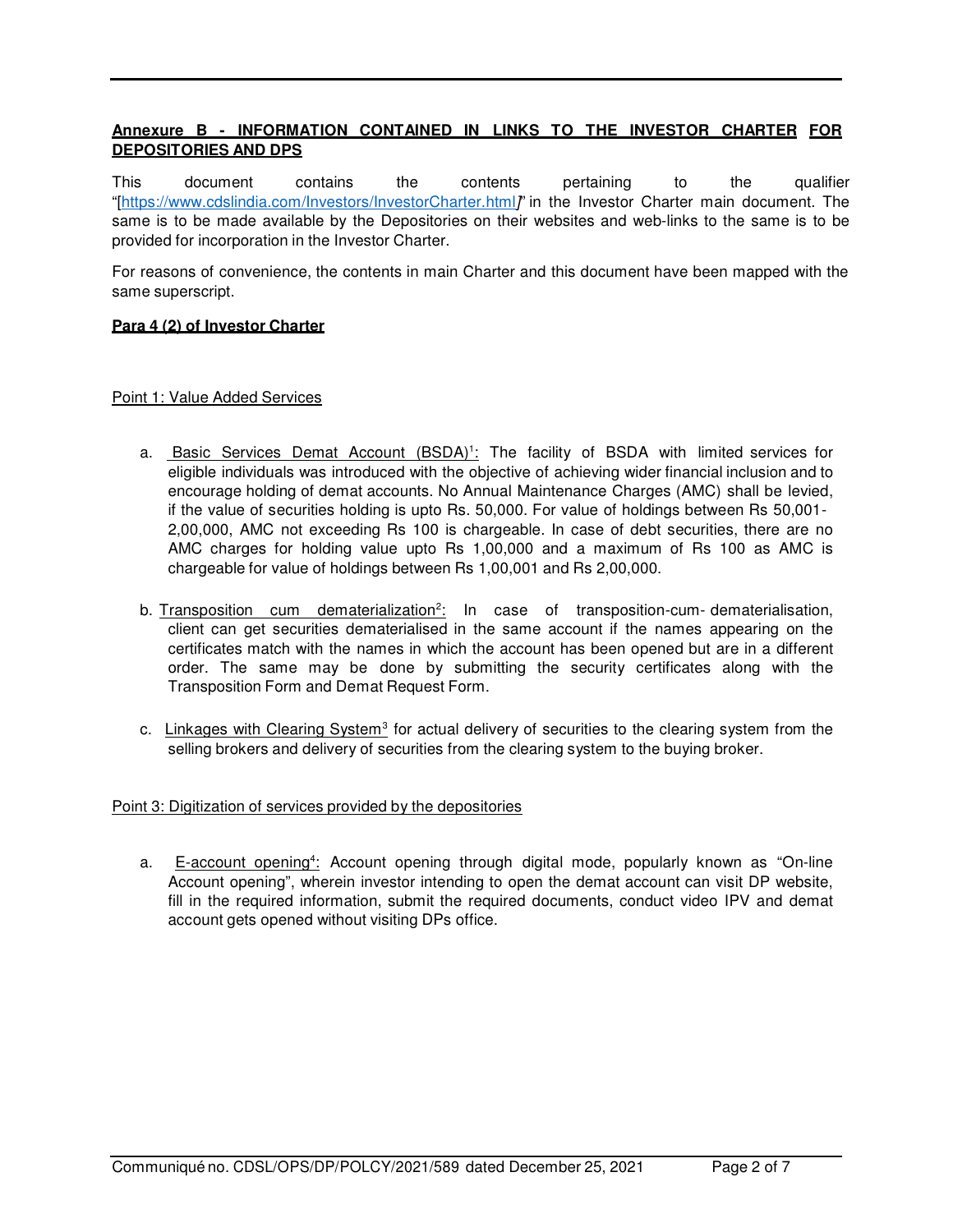- b. Online instructions for execution<sup>5</sup>: internet-enabled services like Speed-e (NSDL) & Easiest (CDSL) empower a demat account holder in managing his/her securities 'anytime-anywhere' in an efficient and convenient manner and submit instructions online without the need to use paper. These facilities allows Beneficial Owner (BO) to submit transfer instructions and pledge instructions including margin pledge from their demat account. The instruction facilities are also available on mobile applications through android, windows and IOS platforms.
- c. e-DIS / Demat Gateway:<sup>6</sup> Investors can give instructions for transfer of securities through e-DIS apart from physical DIS. Here, for on-market transfer of securities, investors need to provide settlement number along with the ISIN and quantity of securities being authorized for transfer. Client shall be required to authorize each e-DIS valid for a single settlement number / settlement date, by way of OTP and PIN/password, both generated at Depositories end. Necessary risk containment measures are being adopted by Depositories in this regard.
- d. e-CAS facility<sup>7</sup>: Consolidated Account Statements are available online and could also be accessed through mobile app to facilitate the investors to view their holdings in demat form.
- e. Miscellaneous services<sup>8</sup>: Transaction alerts through SMS, e-locker facilities, chatbots for instantaneously responding to investor queries etc. have also been developed.

## **Para 5(1) of Investor Charter**

## Point 2 (Investor Grievance Redressal Committee of Depository)<sup>9</sup>:

If no amicable resolution is arrived, then the Investor has the option to refer the complaint/ grievance to the Grievance Redressal Committee (GRC) of the Depository. Upon receipt of reference, the GRC will endeavor to resolve the complaint/ grievance by hearing the parties and examining the necessary information and documents.

#### Point 3(Arbitration proceedings)<sup>10</sup>:

The Investor may also avail the arbitration mechanism set out in the Byelaws and Business Rules/Operating Instructions of the Depository in relation to any grievance, or dispute relating to depository services. The arbitration reference shall be concluded by way of issue of an arbitral award within 4 months from the date of appointment of arbitrator(s).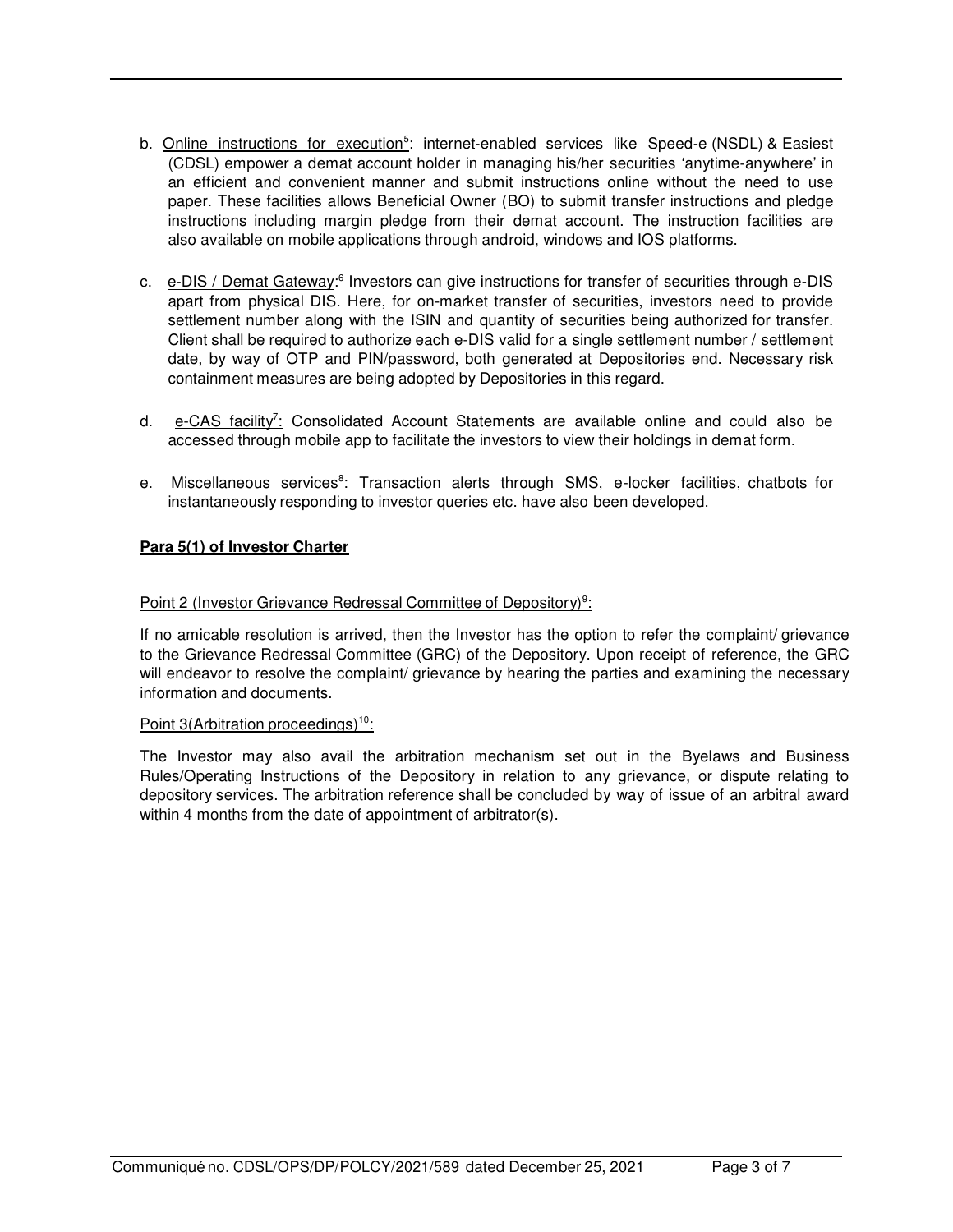# **Para 5(2) of Investor Charter**

## Complaint Resolution process at Depositories<sup>11</sup>



#### **Complaint Resolution process at Depositories**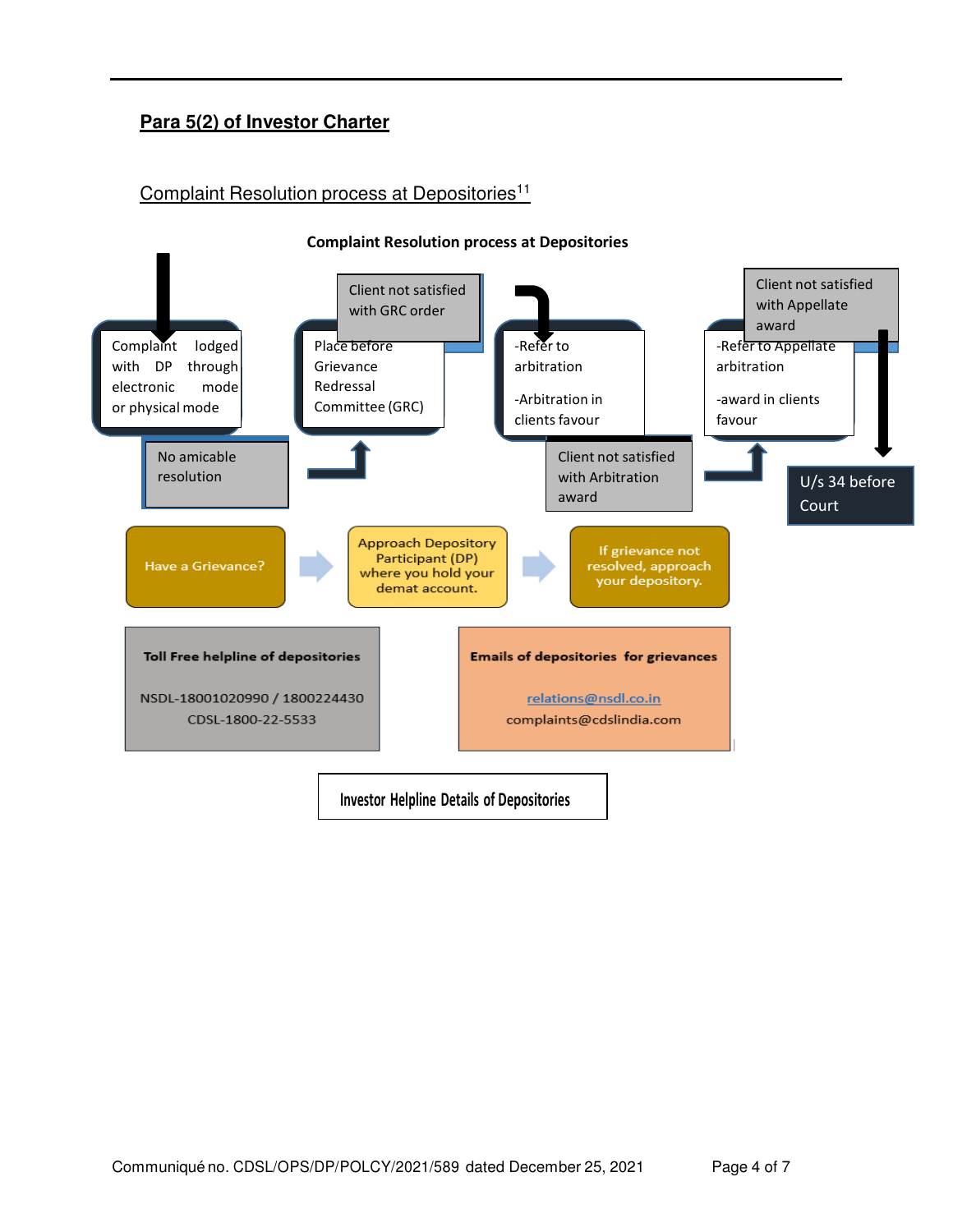## **Para 7 of Investor Charter**

Dos and Don'ts for  $\ln$  ve stor<sup>12</sup>

| $\overline{\mathbf{S}}$<br>No. | Guidance                                                                                                                                                                                                                        |  |  |  |
|--------------------------------|---------------------------------------------------------------------------------------------------------------------------------------------------------------------------------------------------------------------------------|--|--|--|
| 1.                             | Always deal with a SEBI registered Depository Participant for opening a demat<br>account.                                                                                                                                       |  |  |  |
| 2.                             | Read all the documents carefully before signing them.                                                                                                                                                                           |  |  |  |
| 3.                             | Before granting Power of attorney to operate your demat account to an intermediary like<br>Stockbroker, Portfolio Management Services (PMS) etc., carefully examine the scope and<br>implications of powers being granted.      |  |  |  |
| 4.                             | Always make payments to registered intermediary using banking channels. No payment                                                                                                                                              |  |  |  |
|                                | should be made in name of employee of intermediary.                                                                                                                                                                             |  |  |  |
| 5.                             | Accept the Delivery Instruction Slip (DIS) book from your DP only (pre-printed with a serial<br>number along with your Client ID) and keep it in safe custody and do not sign or issue blank<br>or partially filled DIS slips.  |  |  |  |
|                                | Always mention the details like ISIN, number of securities accurately. In case of any queries,<br>please contact your DP or broker and it should be signed by all demat account holders.                                        |  |  |  |
|                                | Strike out any blank space on the slip and Cancellations or corrections on the<br>DIS should be initialed or signed by all the account holder(s). Do not                                                                        |  |  |  |
|                                | leave your instruction slip book with anyone else.                                                                                                                                                                              |  |  |  |
|                                | Do not sign blank DIS as it is equivalent to a bearer cheque.                                                                                                                                                                   |  |  |  |
| 6.                             | Inform any change in your Personal Information (for example address or Bank Account<br>details, email ID, Mobile number) linked to your demat account in the prescribed format and<br>obtain confirmation of updation in system |  |  |  |
| 7.                             | Mention your Mobile Number and email ID in account opening form to receive<br>SMS alerts and regular updates directly from depository.                                                                                          |  |  |  |
| 8.                             | Always ensure that the mobile number and email ID linked to your demat account are<br>the same as provided at the time of account opening/updation.                                                                             |  |  |  |
| 9.                             | Do not share password of your online trading and demat account with anyone.                                                                                                                                                     |  |  |  |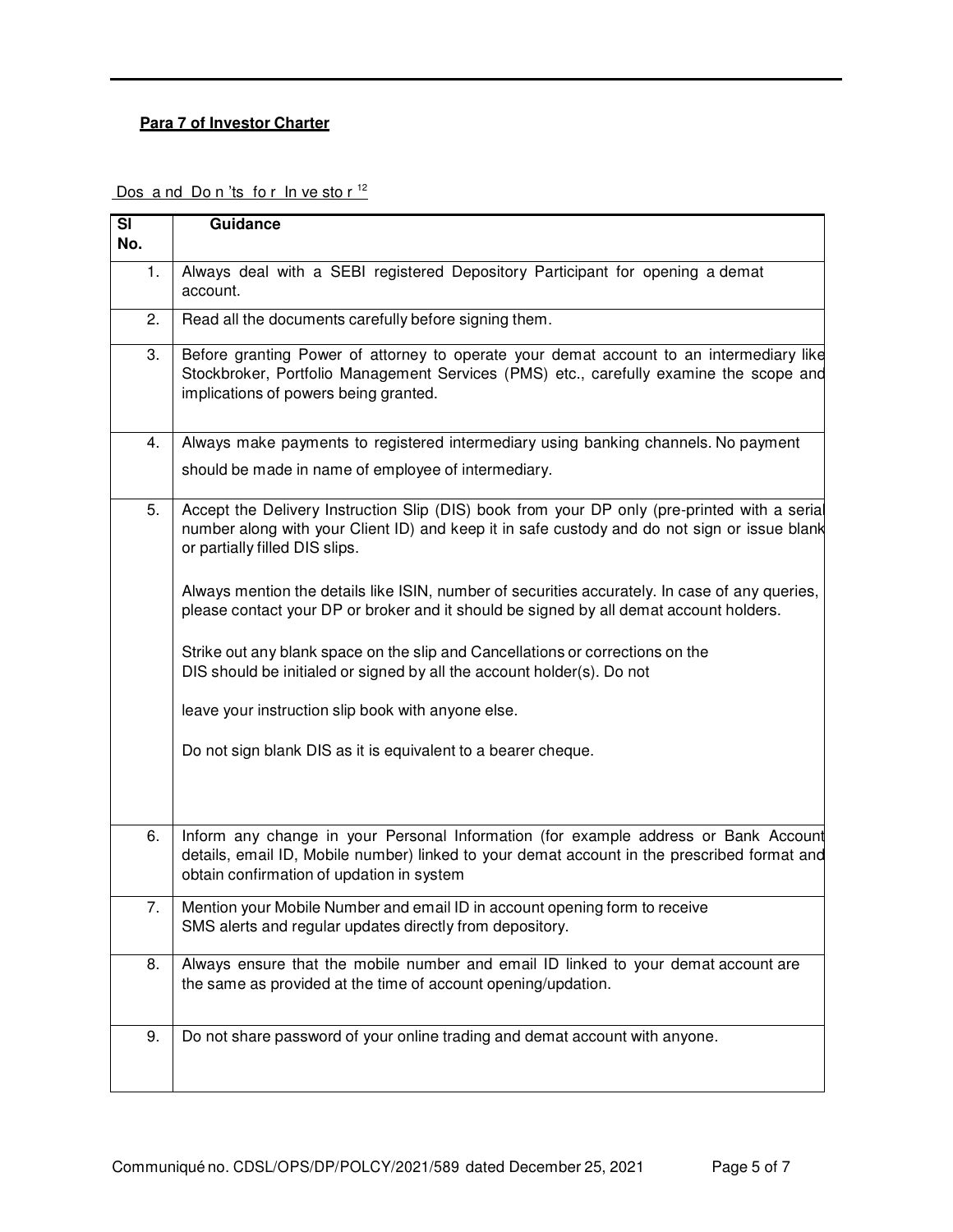| SI<br>No. | Guidance                                                                                                                                                                                                                |
|-----------|-------------------------------------------------------------------------------------------------------------------------------------------------------------------------------------------------------------------------|
|           |                                                                                                                                                                                                                         |
| 10.       | Do not share One Time Password (OTP) received from banks, brokers, etc. These are                                                                                                                                       |
|           | meant to be used by you only.                                                                                                                                                                                           |
|           | 11. Do not share login credentials of e-facilities provided by the depositories such as e-<br>DIS/demat gateway, SPEED-e/easiest etc. with anyone else.                                                                 |
| 12.1      | Demat is mandatory for any transfer of securities of Listed public limited companies<br>with few exceptions.                                                                                                            |
|           | 13. If you have any grievance in respect of your demat account, please write to designated<br>email IDs of depositories or you may lodge the same with SEBI online at<br>https://scores.gov.in/scores/Welcome.html      |
|           | 14. Keep a record of documents signed, DIS issued and account statements received.                                                                                                                                      |
| 15.       | As Investors you are required to verify the transaction statement carefully for all debits and<br>credits in your account. In case of any unauthorized debit or credit, inform the DP or your<br>respective Depository. |
| 16.       | Appoint a nominee to facilitate your heirs in obtaining the securities in your demat<br>account, on completion of the necessary procedures.                                                                             |
| 17.1      | Register for Depository's internet-based facility or download mobile app of the depository to<br>monitor your holdings.                                                                                                 |
| 18.1      | Ensure that, both, your holding and transaction statements are received periodically as<br>instructed to your DP. You are entitled to receive a transaction statement every month if you<br>have any transactions.      |
| 19.       | Do not follow herd mentality for investments. Seek expert and professional advice for your<br>investments                                                                                                               |
| 20.       | Beware of assured/fixed returns.                                                                                                                                                                                        |

#### **Para 8 of Investor Charter**

Rights of investors<sup>13</sup>

- Receive a copy of KYC, copy of account opening documents.
- No minimum balance is required to be maintained in a demat account.
- No charges are payable for opening of demat accounts.
- If executed, receive a copy of Power of Attorney. However, Power of Attorney is not a mandatory requirement as per SEBI / Stock Exchanges. You have the right to revoke any authorization given at any time.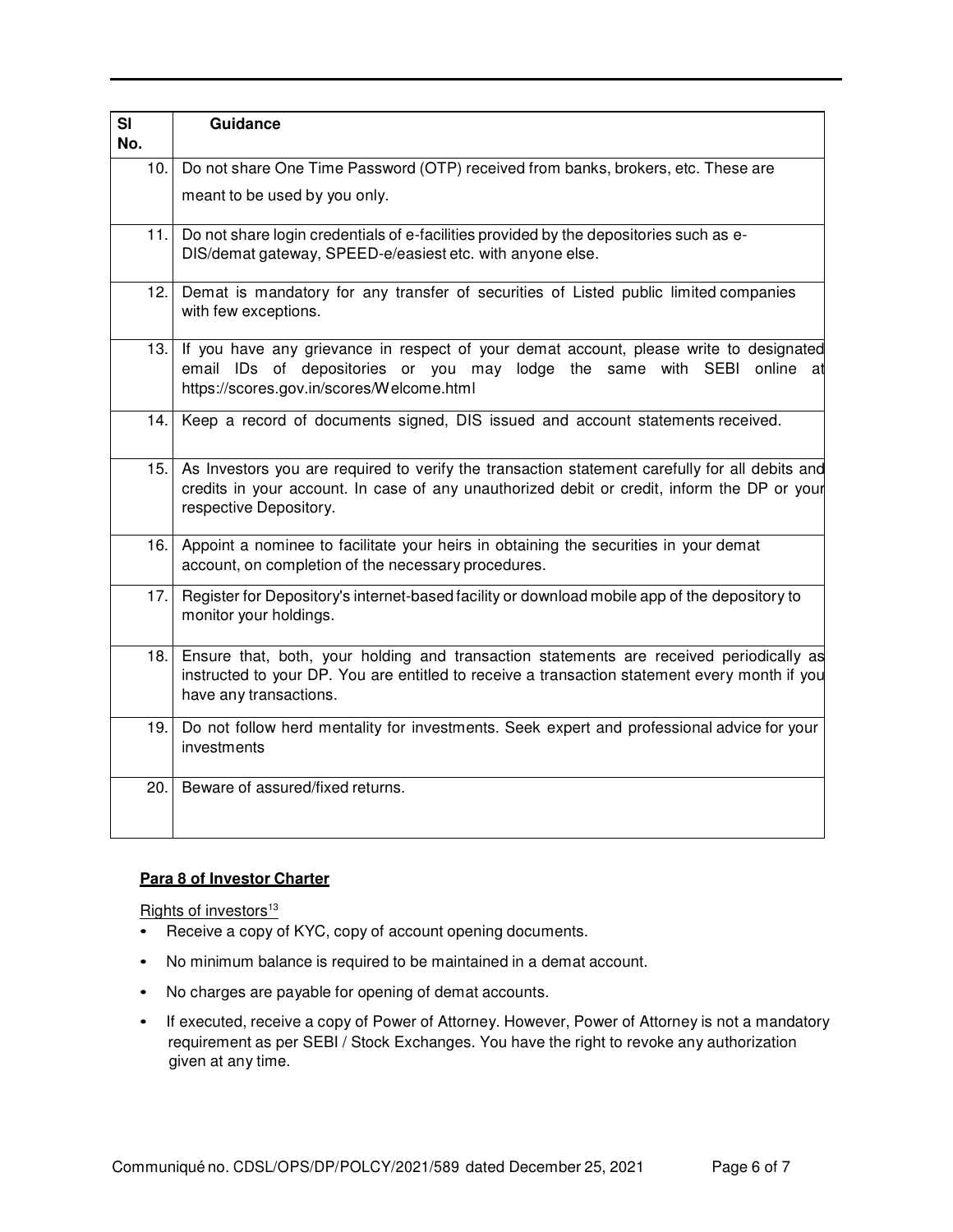- You can open more than one demat account in the same name with single DP/ multiple DPs.
- Receive statement of accounts periodically. In case of any discrepancies in statements, take up the same with the DP immediately. If the DP does not respond, take up the matter with the Depositories.
- Pledge and /or any other interest or encumbrance can be created on demat holdings.
- Right to give standing instructions with regard to the crediting of securities in demat account.
- Investor can exercise its right to freeze/defreeze his/her demat account or specific securities / specific quantity of securities in the account, maintained with the DP.
- In case of any grievances, Investor has right to approach Participant or Depository or SEBI for getting the same resolved within prescribed timelines.
- Every eligible investor shareholder has a right to cast its vote on various resolutions proposed by the companies for which Depositories have developed an internet based 'e-Voting' platform.
- Receive information about charges and fees. Any charges/tariff agreed upon shall not increase unless a notice in writing of not less than thirty days is given to the Investor.

## **Para 9 of Investor Charter**

#### Responsibilities of Investors<sup>14</sup>

- Deal with a SEBI registered DP for opening demat account, KYC and Depository activities.
- Provide complete documents for account opening and KYC (Know Your Client).

Fill all the required details in Account Opening Form / KYC form in own handwriting and cancel out the blanks.

- Read all documents and conditions being agreed before signing the account opening form.
- Accept the Delivery Instruction Slip (DIS) book from DP only (preprinted with a serial number along with client ID) and keep it in safe custody and do not sign or issue blank or partially filled DIS.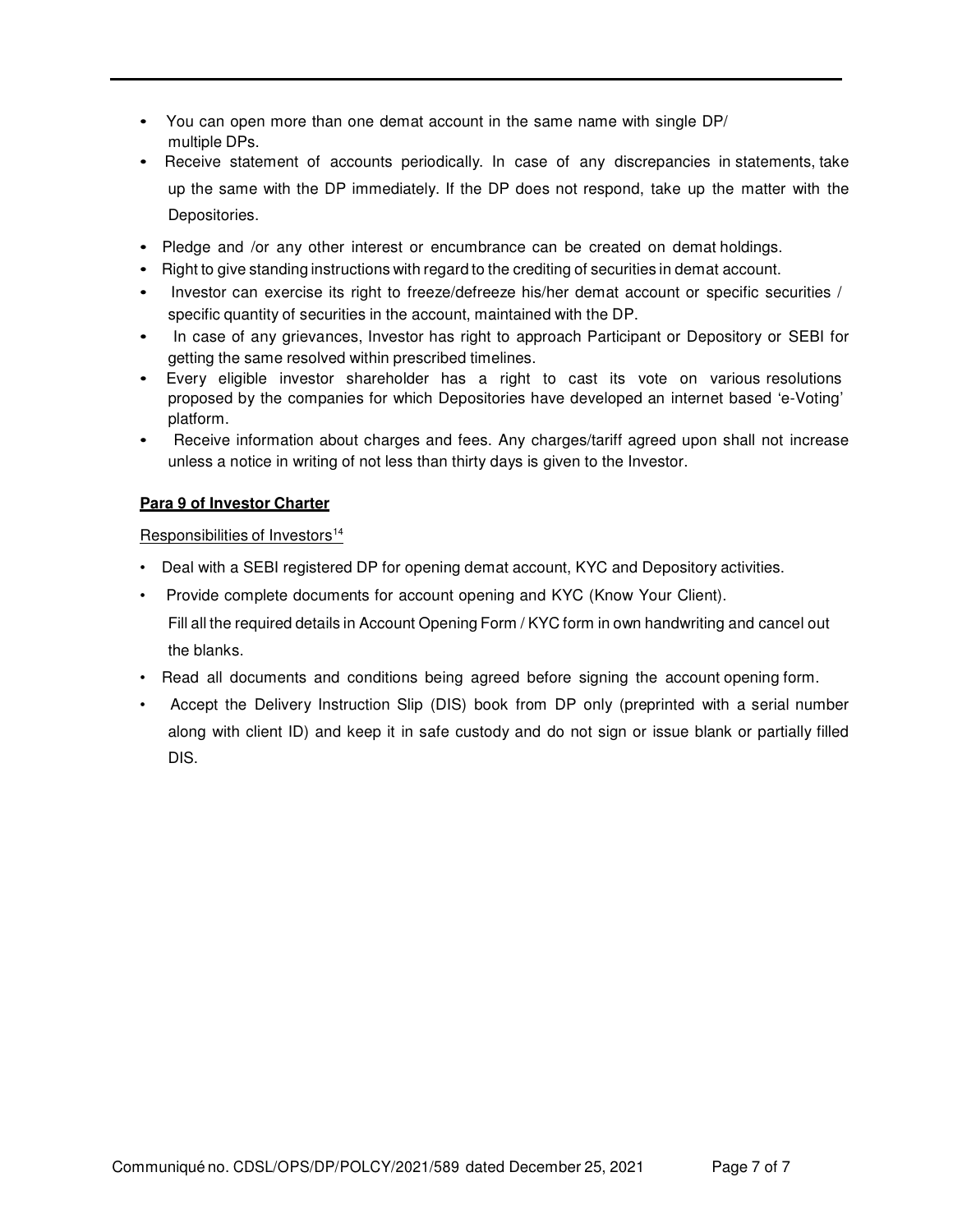- Always mention the details like ISIN, number of securities accurately.
- Inform any change in information linked to demat account and obtain confirmation of updation in the system.
- Regularly verify balances and demat statement and reconcile with trades / transactions.
- Appoint nominee(s) to facilitate heirs in obtaining the securities in their demat account.
- Do not fall prey to fraudsters sending emails and SMSs luring to trade in stocks / securities promising huge profits.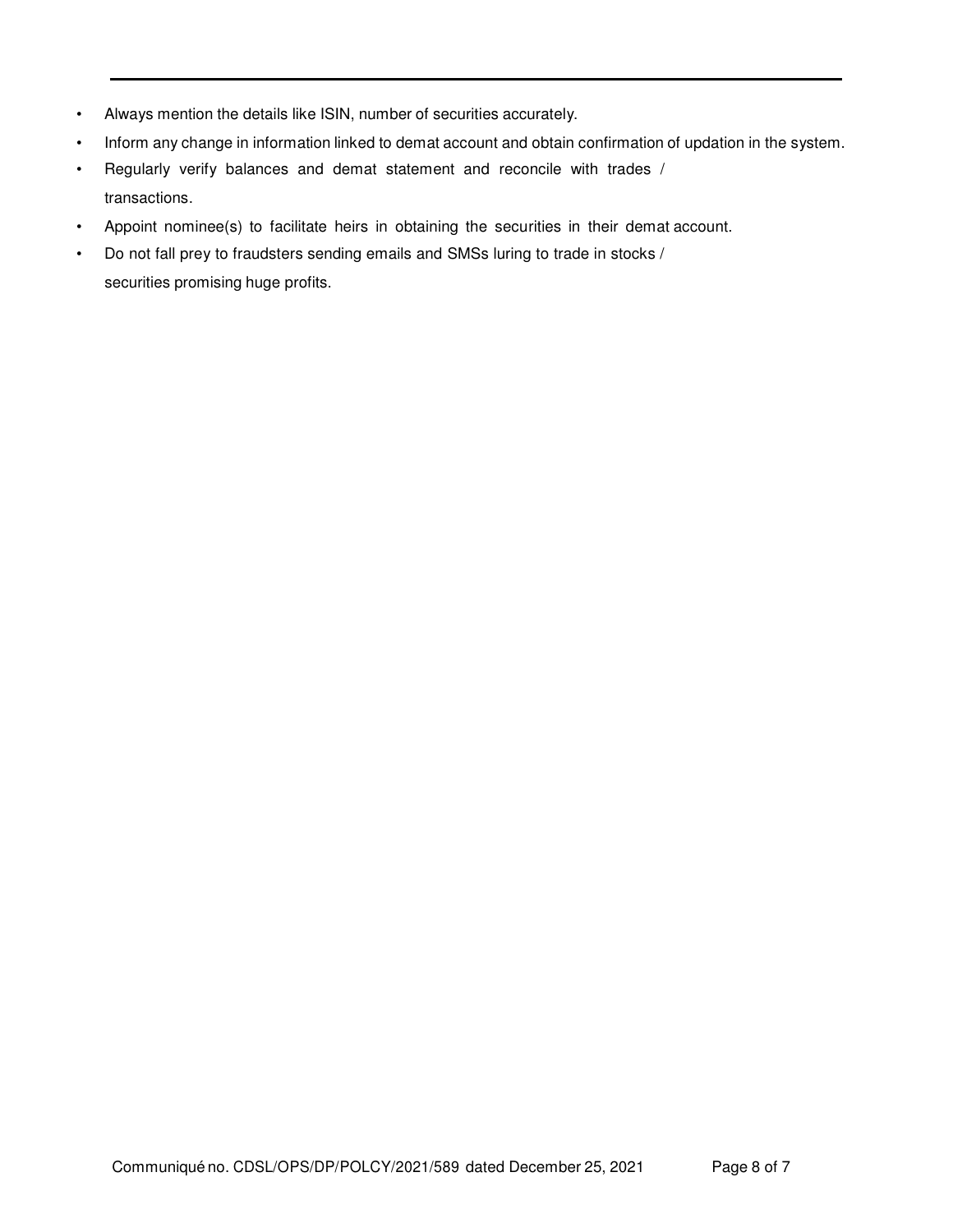# **Investors Complaints StatisticsAnnexure-C**

## **Data for the month ending on May 31<sup>s</sup> <sup>t</sup> 2022**

| Sr <sub>No.</sub> | Received from           | Carried forward from<br>previous month | Received during the<br>month | Total<br>Pending | Resolved*      | Pending at the end of the month** |                                   | <b>Average Resolution</b>    |
|-------------------|-------------------------|----------------------------------------|------------------------------|------------------|----------------|-----------------------------------|-----------------------------------|------------------------------|
|                   |                         |                                        |                              |                  |                | Pending for less than<br>3 months | Pending for more than<br>3 months | $time^{\wedge}$<br>(in days) |
|                   | Directly from Investors | $\theta$                               |                              | $\Omega$         | 0              | 0                                 |                                   | $\Omega$                     |
| 2 <sub>1</sub>    | SEBI (SCORES)           | $\Omega$                               | $\overline{0}$               | $\Omega$         | $\mathbf{0}$   | $\Omega$                          | 0                                 | $\mathbf{0}$                 |
| $\frac{3}{ }$     | Depository              | $\Omega$                               | $\overline{0}$               | $\theta$         | $\overline{0}$ | $\Omega$                          | $\left($                          | $\theta$                     |
| $\overline{0}$    | Other Sources (if any)  | $\Omega$                               | $\mathbf{0}$                 | $\Omega$         | $\overline{0}$ | $\Omega$                          | 0                                 | $\overline{0}$               |
|                   | <b>Grand Total</b>      | $\Omega$                               |                              | $\Omega$         | $\overline{0}$ |                                   |                                   | $\mathbf{U}$                 |

## Trend of monthly disposal of complaints

| Sr. No.        | Month              | <b>Carried forward from</b><br>previous month | Received       | Resolved*    | Pending**      |
|----------------|--------------------|-----------------------------------------------|----------------|--------------|----------------|
| 1              | $Nov-21$           | $\mathbf{0}$                                  | $\overline{0}$ | $\theta$     | $\Omega$       |
| $\overline{c}$ | $Dec-21$           | $\mathbf{0}$                                  | $\overline{0}$ | $\mathbf{0}$ | $\mathbf{0}$   |
| 3              | $Jan-22$           | $\theta$                                      | $\mathbf{0}$   | $\mathbf{0}$ | $\Omega$       |
| 4              | Feb-22             | $\mathbf{0}$                                  | $\theta$       | $\mathbf{0}$ | $\mathbf{0}$   |
| $\overline{5}$ | $Mar-22$           | $\overline{0}$                                | $\mathbf{0}$   | $\mathbf{0}$ | $\overline{0}$ |
| 6              | Apr-22             | $\overline{0}$                                | $\overline{0}$ | $\mathbf{0}$ | $\overline{0}$ |
|                | $May-22$           | $\overline{0}$                                | $\overline{0}$ | $\mathbf{0}$ | $\Omega$       |
|                | <b>Grand Total</b> | $\overline{0}$                                | $\overline{0}$ | $\mathbf{0}$ | $\overline{0}$ |